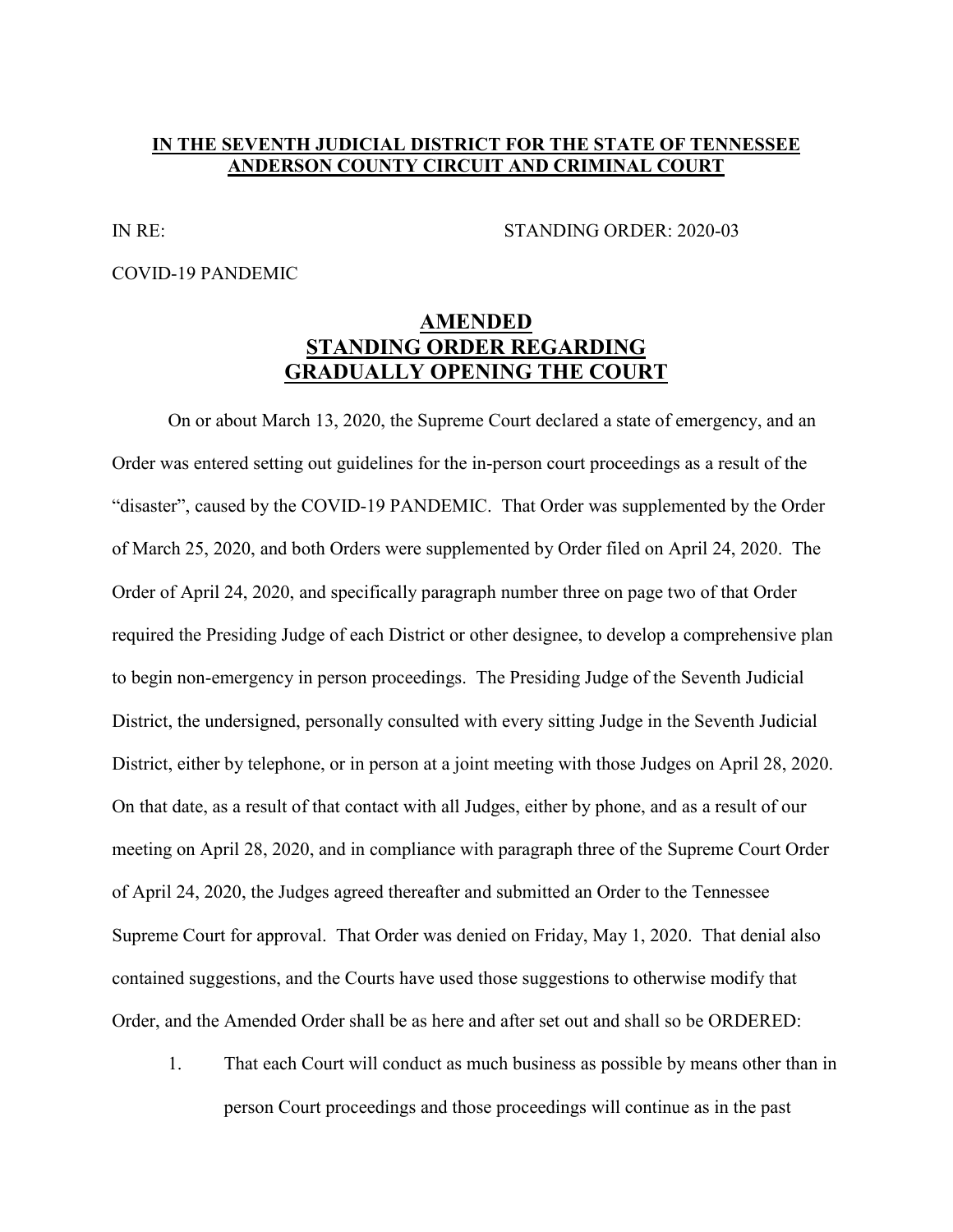pursuant to the previous Orders of this Court, and by telephone, teleconferencing, email, video conferencing, or other means that do not directly involve in person contact.

- 2. That the Clerk's Office for each Court, shall continue to fully cooperate as they in the past with the Clerks of this District doing a tremendous job for each Court in this District.
- 3. That the facility where any judicial proceeding being held in the county continues to be open to conduct court business. County and court officials recognize the importance of following the guidelines and recommendations of the CDC and the State of Tennessee' Department of Health for the individuals accessing these facilities.
- 4. Chancery, Circuit, Criminal, General Sessions Division I and Child Support Courts are located on the 3rd floor of the Courthouse in Anderson County Tennessee. The dedicated point of access to all of these Courts and the Court Clerk's office is through the front door of the main floor. Individuals accessing the 3rd floor will be immediately directed to the appropriate Courtroom and/or Court Clerk's office. Witnesses accessing this courthouse will be asked to wait in their vehicle or outside the courthouse until they are called to testify. If there is sufficient space in a vacant room, witnesses will be permitted to wait there while at all times observing social distancing guidelines.
- 5. The General Sessions Court, Division II, as well as the Juvenile Courtroom, are each located in separate facilities. There will be a designated point of access to all of these Courts and the Court Clerk's office. Individuals will be immediately directed to the appropriate Courtroom and/or Court Clerk's office. Witnesses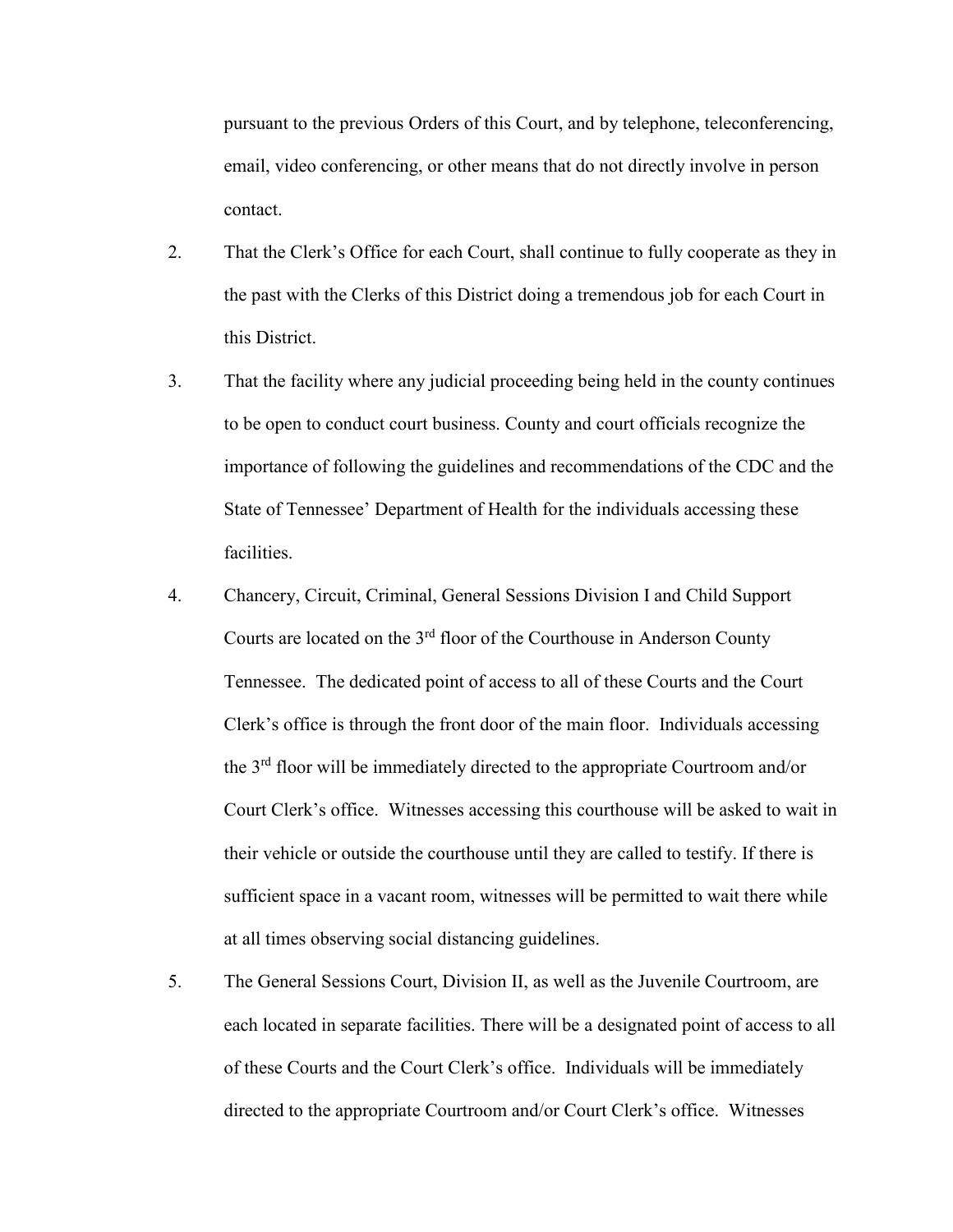accessing this facility will be asked to wait in their vehicle or outside the courthouse until they are called to testify. If there is sufficient space in a vacant room, witnesses will be permitted to wait there while at all times observing social distancing guidelines.

6. The five municipal Courts, those Courts being for Oliver Springs, Rocky Top, Clinton, Norris and Oak Ridge, There will be a designated point of access to all of these Courts and the Court Clerk's office. Individuals will be immediately directed to the appropriate Courtroom and/or Court Clerk's office. Witnesses accessing this facility will be asked to wait in their vehicle or outside the courthouse until they are called to testify. If there is sufficient space in a vacant room, witnesses will be permitted to wait there while at all times observing social distancing guidelines.

- 7. That each Judge of each Court shall ensure that there are a maximum of no more than 10 people in a courtroom at any time as it pertains to attorneys and litigants plus the necessary court personnel, such as the Judge, court reporter, security and the clerk while physical distancing is to be maintained. Benches are marked where seating is appropriate in each courtroom and only attorneys and court personnel are allowed in front of the bar while utilizing physical distancing. Wearing of cloth masks by staff and the public are encouraged.
- 8. The Sheriff's staff shall screen all staff, its officers and inmates prior to being brought to the Courthouse and prior to entering the facilities. Security at the entrance to the Courtrooms shall also check any other persons who are attempting to enter the Courtroom, and they shall be screened by a touchless thermometer, and any individual with temperatures of 100.4 Fahrenheit shall be required to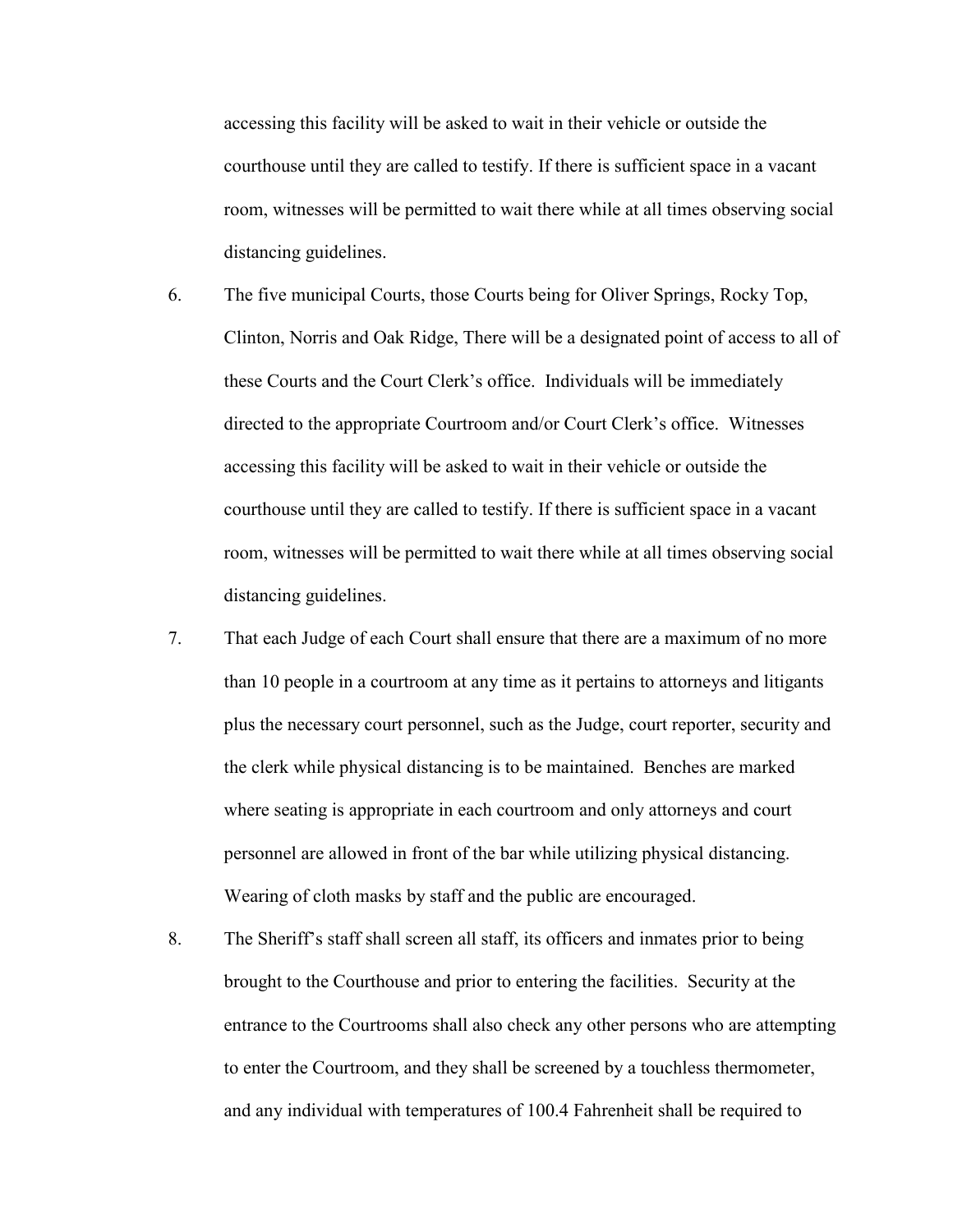leave the premises immediately. Witnesses are only allowed by exception and when called utilizing witness holding rooms, and automobiles when necessary as set out above.

- 9. Court Officers shall also post information about health precaution for attorneys, litigants, and staff (such as maintain an appropriate physical distance). Hallway and stairwell doors shall remain open, 2 persons maximum in elevators , hand sanitizer shall be utilized to the extent possible. All personnel are advised to bring and wear appropriate mask over nose and mouth. Daily cleanings according to Tennessee Health Department guidelines of offices and courtrooms when used. Attorneys should advise litigants with any symptoms of illness to be tested and to stay home until they receive test results.
- 10. That there are five Municipal Courts, one Juvenile Court, two General Sessions, one Child Support Court, one Chancery Court and one Circuit/Criminal Court. Many of these Courts are located in different facilities, however the parties have agreed that as it pertains to witnesses, the previous guidelines shall be enforced in each case that a witness is to testify, and the "Rule" is requested so that the witness is excluded from the Courtroom. The Courts further recognize that most people have a great fear of contracting COVID-19 virus, and therefore if in fact there is any witness that objects to a hearing before the Courtrooms are fully opened up and back to normal, then each Court is encouraged to continue the case until another time that is agreeable to all parties including the witness.
- 11. Non-jury cases, whether criminal or civil may be heard at the Judge's discretion based upon the projected length of case, and number of witness who may testify.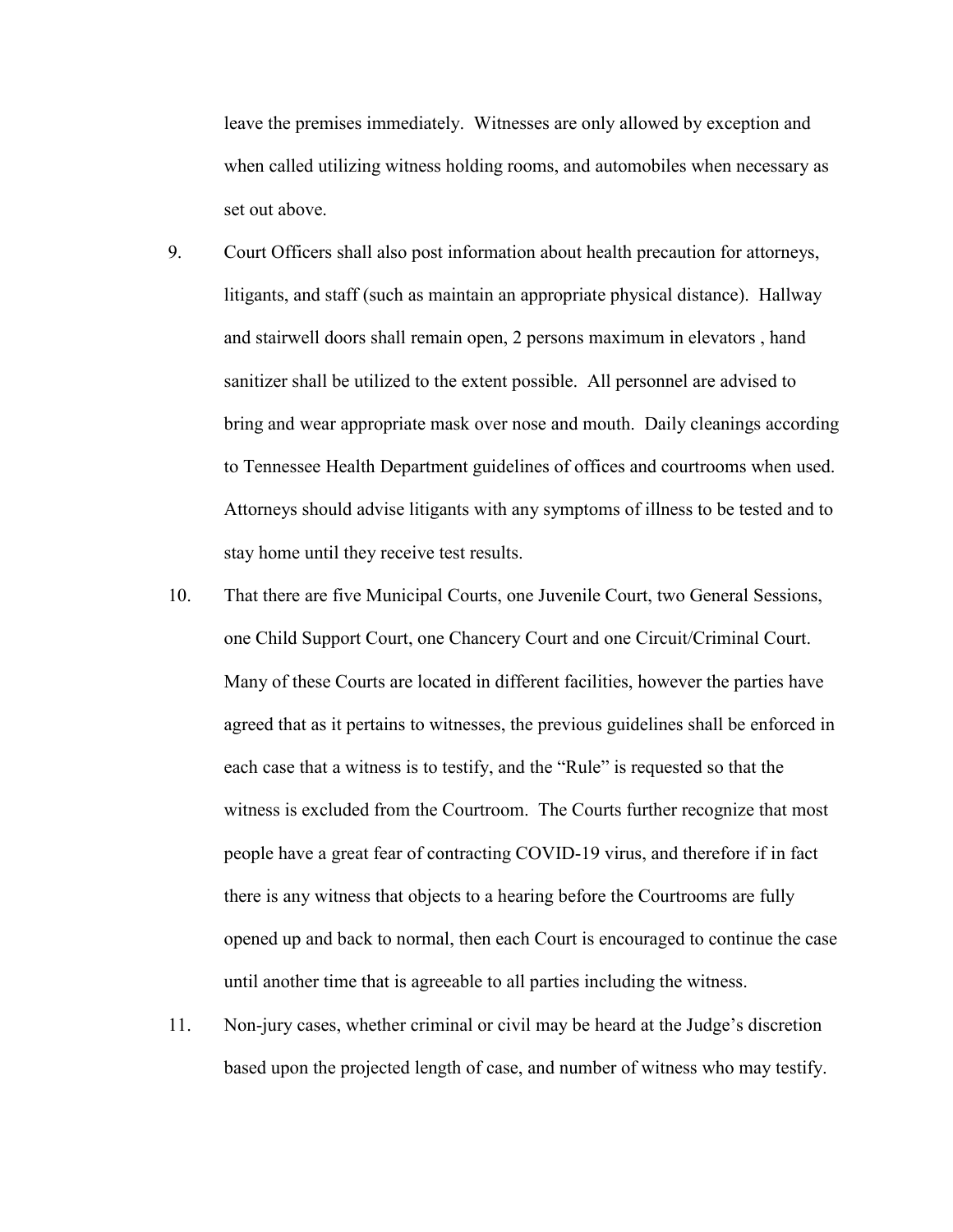- 12. That the total number of cases to be heard by each Judge in each Court shall be set based upon the Judge's expectation of time for each case; the staggering of total cases per hour; and limiting the number of cases to be heard each hour in each day. It is important that cases be staggered so that the Courtroom capacity is not exceeded, and this may even mean one case with their witnesses will be heard with the Courtroom otherwise empty. This applies to both Criminal and Civil cases.
- 13. Upon entering each Courtroom, everyone is "encouraged" to use both gloves and facemasks. This is not an order of the Court; it is simply an encouragement.
- 14. Understanding that the Municipal Courts may not have the assets to purchase these individual thermometers.
- 15. There shall be no jury trial until the Supreme Court lifts its restriction of jury trials.
- 16. That all types of hearings previously sanctioned by the Tennessee Supreme Court, shall continue to be heard, and again, each Judge is encouraged to utilize available technologies such as and telephone, teleconferencing, email, video conferencing, as set out above.
- 17. That the Grand Jury for Anderson County shall be able to meet in the County Commission Room, which is the normal Grand Jury meeting room and that room has sufficient spacing so that each member of the Grand Jury can exercise physical distancing.
- 18. That this Order shall take effect only upon approval by the Tennessee Supreme Court.